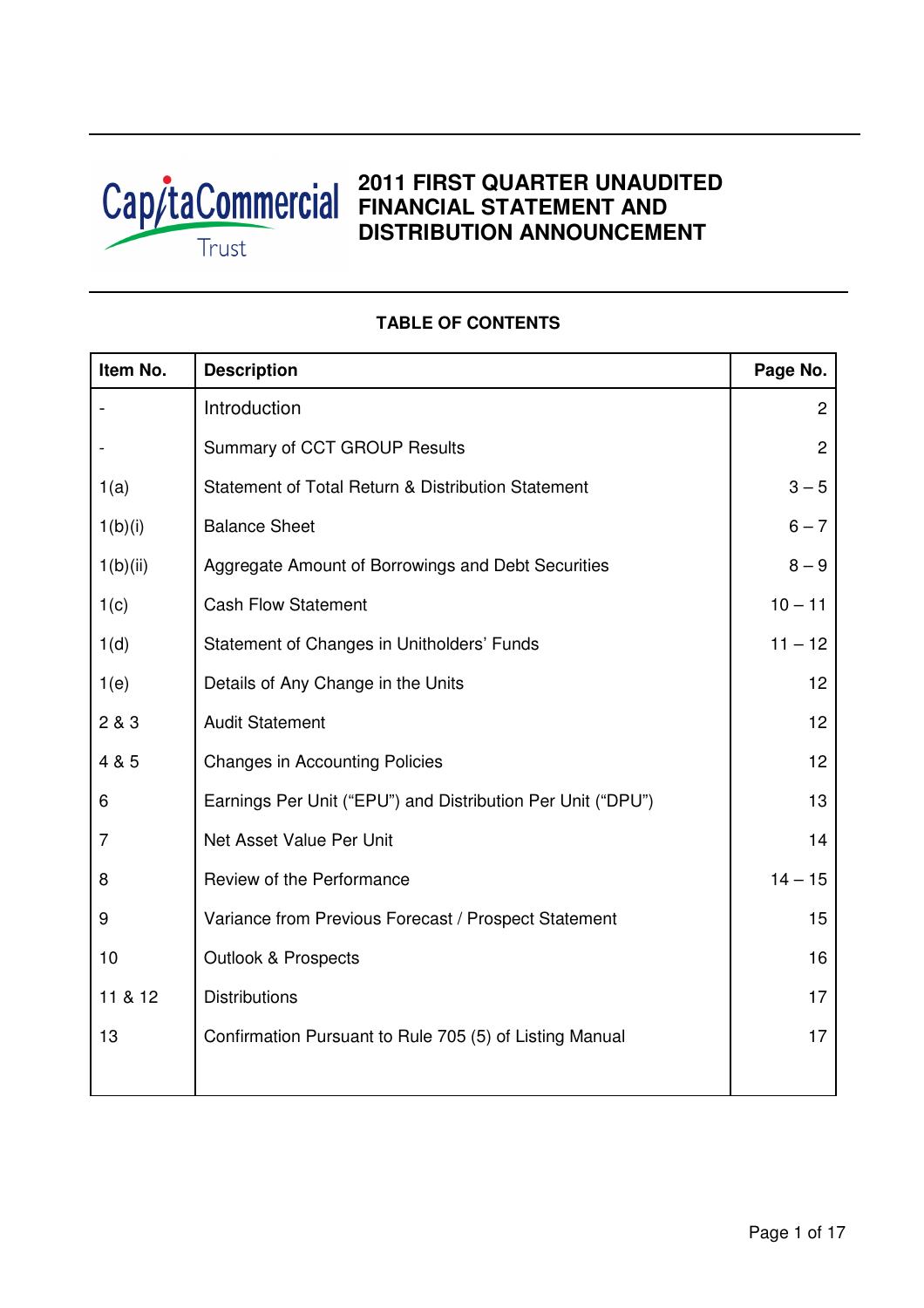#### **INTRODUCTION**

CapitaCommercial Trust ("CCT") was established pursuant to a trust deed dated 6 February 2004 (as amended) executed between CapitaCommercial Trust Management Limited as manager of CCT (the "Manager") and HSBC Institutional Trust Services (Singapore) Limited as trustee of CCT (the "CCT Trustee").

As at 31 March 2011, CCT's portfolio consists of Capital Tower, Six Battery Road, HSBC Building, Raffles City (through CCT's 60.0 % stake in RCS Trust), Bugis Village, Golden Shoe Car Park, Market Street Car Park, One George Street and Wilkie Edge.

In Malaysia, CCT has a 30% stake in Quill Capita Trust ("QCT") as well as a 7.4% stake (with commitment of US\$10.1 million) in the Malaysia Commercial Development Fund ("MCDF").

The Manager wishes to announce that holders of S\$6.25 million in aggregate principle amount of convertible bonds due 2013 (representing 3.5% of the outstanding S\$180.0 million in aggregate principal amount), have exercised their put option. CCT Trustee is therefore required to redeem the S\$6.25 million convertible bonds due 2013 on 6 May 2011. The redemption will be funded in cash from internal resources and is not expected to have any material impact on the cash flows of CCT.

|                                   | <b>Actual</b><br>1Q 2011 | <b>Actual</b><br>1Q 2010 | Change<br>% |
|-----------------------------------|--------------------------|--------------------------|-------------|
| Gross Revenue (S\$'000)           | 91,015                   | 101,836                  | (10.6)      |
| Net Property Income (S\$'000)     | 69,921                   | 77,578                   | (9.9)       |
| Distributable Income (S\$'000)    | 52,117                   | 54,341                   | (4.1)       |
| <b>DPU</b> for the period (cents) | <b>1.84</b> $(1)$        | 1.93                     | (4.7)       |

#### **SUMMARY OF CCT GROUP RESULTS**

#### **Note :**

(1) DPU for 1Q 2011 was computed on the basis that none of the outstanding S\$370.0 million convertible bonds issued in May 2008 and due 2013 ("CB due 2013") and S\$225.0 million convertible bonds issued in April 2010 and due 2015 ("CB due 2015"), collectively known as "Convertible Bonds" is converted into CCT units ("Units"). Accordingly, the actual quantum of DPU may differ if any of these Convertible Bonds is converted into Units.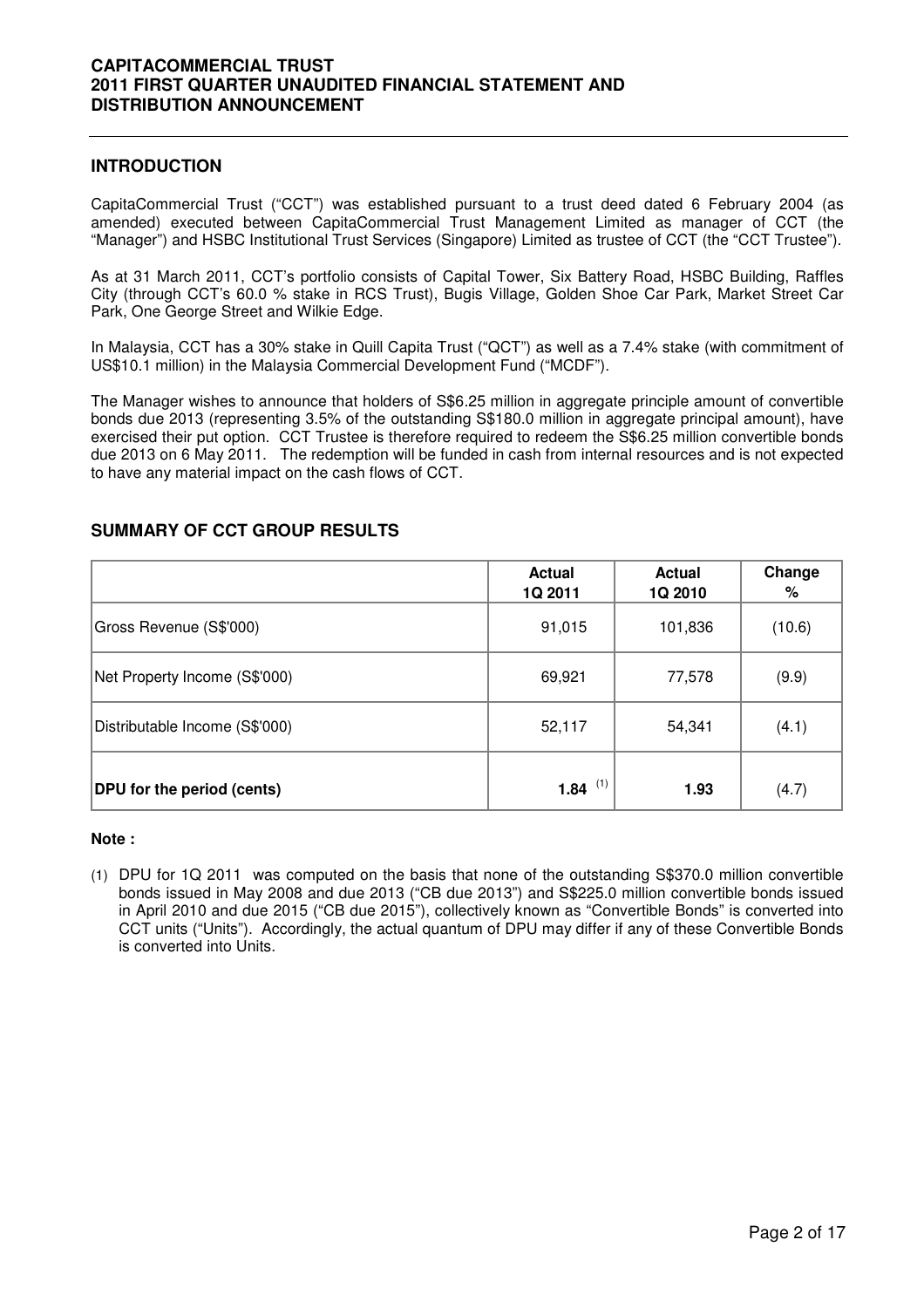#### **1(a)(ii) Statement of Total Return & Distribution Statement (1Q 2011 vs 1Q 2010)**

|                                                     |                |           | Group     |         |           | <b>Trust</b> |         |
|-----------------------------------------------------|----------------|-----------|-----------|---------|-----------|--------------|---------|
| <b>Statement of Total Return</b>                    | <b>Note</b>    | 1Q 2011   | 1Q 2010   | Change  | 1Q 2011   | 1Q 2010      | Change  |
|                                                     |                | S\$'000   | S\$'000   | $\%$    | S\$'000   | S\$'000      | $\%$    |
| Gross rental income                                 |                | 83,569    | 93,620    | (10.7)  | 52,923    | 64,959       | (18.5)  |
| Car park income                                     |                | 4,120     | 4,275     | (3.6)   | 3,316     | 3,451        | (3.9)   |
| Other income                                        | $\mathbf{1}$   | 3,326     | 3,941     | (15.6)  | 2,755     | 3,431        | (19.7)  |
| <b>Gross revenue</b>                                |                | 91,015    | 101,836   | (10.6)  | 58,994    | 71,841       | (17.9)  |
| Property management fees                            |                | (2,605)   | (2,834)   | (8.1)   | (1, 344)  | (1,655)      | (18.8)  |
| Property tax                                        |                | (6, 759)  | (8,750)   | (22.8)  | (3,998)   | (5,930)      | (32.6)  |
| Other property operating expenses                   |                | (11, 730) | (12, 674) | (7.4)   | (7, 309)  | (8,682)      | (15.8)  |
| Property operating expenses                         |                | (21, 094) | (24, 258) | (13.0)  | (12, 651) | (16, 267)    | (22.2)  |
| Net property income                                 | $\overline{c}$ | 69,921    | 77,578    | (9.9)   | 46,343    | 55,574       | (16.6)  |
| Finance income                                      |                | 354       | 176       | 101.1   | 349       | 174          | 100.6   |
| Investment income                                   | 3              |           |           |         | 19,143    | 18,464       | 3.7     |
| Gain / (Loss) on remeasurement of<br>derivatives    | 4              | 856       | (403)     | (312.4) | 856       | (403)        | (312.4) |
| Manager's management fees:                          |                |           |           |         |           |              |         |
| - Base fees                                         |                | (2,069)   | (2,034)   | 1.7     | (1,060)   | (1,079)      | (1.8)   |
| - Performance fees                                  |                | (2,746)   | (2,910)   | (5.6)   | (1,803)   | (2,030)      | (11.2)  |
| Trust expenses                                      |                | (1,095)   | (1, 392)  | (21.3)  | (1,001)   | (1,289)      | (22.3)  |
| Finance costs                                       | 5              | (19,000)  | (22, 483) | (15.5)  | (13, 389) | (16, 853)    | (20.6)  |
| Net income before share of profit of<br>associate   |                | 46,221    | 48,532    | (4.8)   | 49,438    | 52,558       | (5.9)   |
| Share of profit of associate                        | 6              | 1,081     | 1,163     | (7.1)   |           |              |         |
| Net income                                          |                | 47,302    | 49,695    | (4.8)   | 49,438    | 52,558       | (5.9)   |
| Premium on repurchase of convertible<br>bonds       | $\overline{7}$ |           | (828)     | (100.0) |           | (828)        | (100.0) |
| Total return for the period before tax              |                | 47,302    | 48,867    | (3.2)   | 49,438    | 51,730       | (4.4)   |
| Income tax                                          |                |           | (5)       | (100.0) |           | (5)          | (100.0) |
| Total return for the period after tax               |                | 47,302    | 48,862    | (3.2)   | 49,438    | 51,725       | (4.4)   |
| <b>Distribution Statement</b>                       |                |           |           |         |           |              |         |
| Total return for the period before tax              |                | 47,302    | 48,867    | (3.2)   | 49,438    | 51,730       | (4.4)   |
| Net tax and other adjustments                       | 8              | 5,895     | 5,474     | 7.7     | 2,679     | 2,611        | 2.6     |
| Distributable income retained by joint<br>venture   | 9              | (1,080)   |           | Nm      |           |              |         |
| Income available for distribution to<br>unitholders |                | 52,117    | 54,341    | (4.1)   | 52,117    | 54,341       | (4.1)   |
| Distributable income to unitholders                 |                | 52,117    | 54,341    | (4.1)   | 52,117    | 54,341       | (4.1)   |

Nm – not meaningful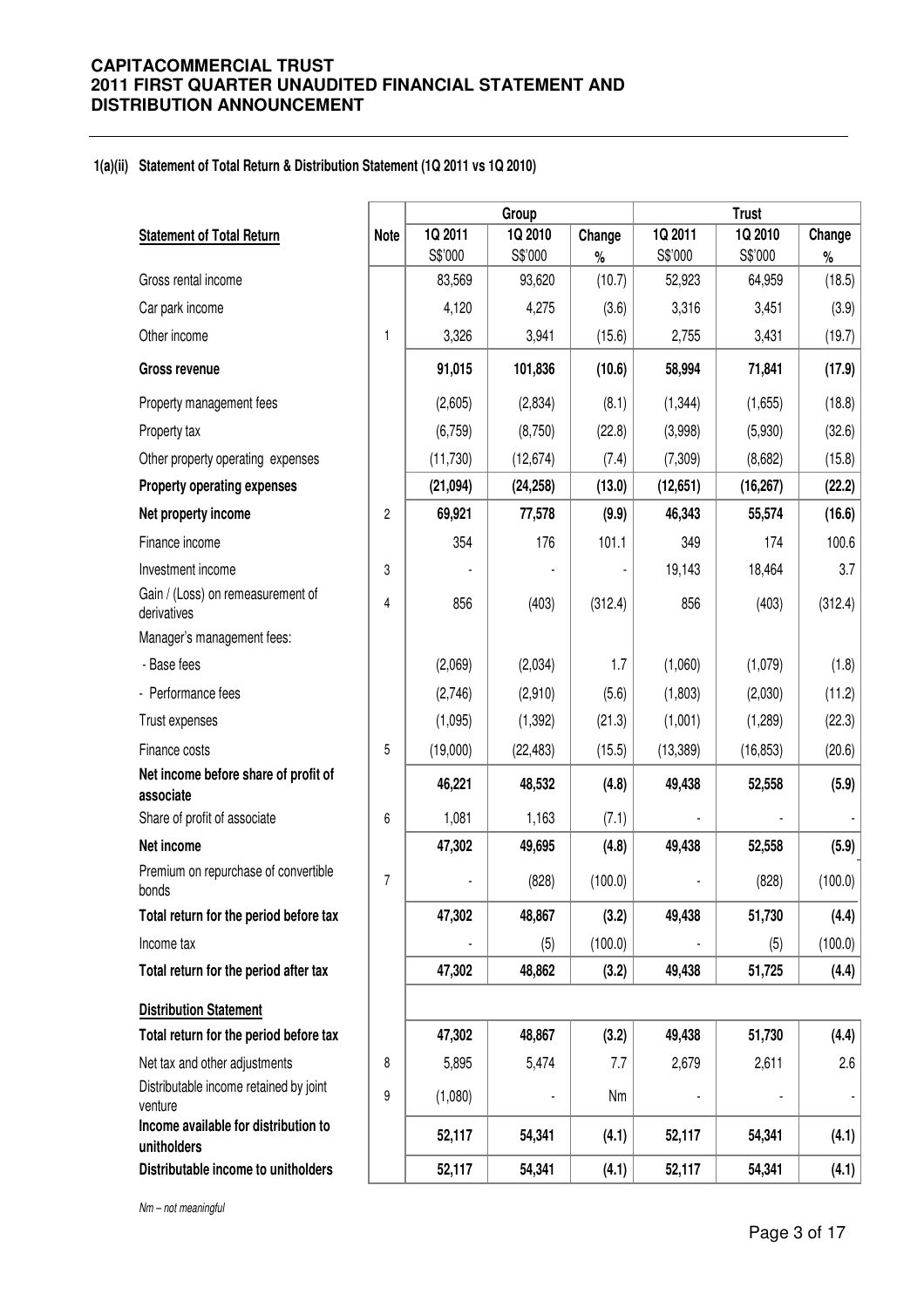#### **Notes :**

- (1) Included in Other income for 1Q 2011 is yield protection income from CapitaLand Commercial Limited ("CCL") amounting to S\$0.6 million accrued in relation to One George Street. The amounts were accrued pursuant to a Deed of Yield Protection dated 11 July 2008 entered into with CCL in connection with the purchase of One George Street. Under the Deed of Yield Protection, CCL guarantees a minimum net property income ("NPI") of S\$49.5 million per annum, being 4.25% per annum of S\$1.165 billion (being the purchase price for One George Street) for a period of 5 years from 11 July 2008. The amount is lower than the S\$1.1 milIion accrued in 1Q 2010 due to improved performance of higher NPI in 1Q 2011.
- (2) The following items have been included in arriving at net property income:-

|                                                                      | Group           |         |         | Trust   |                |        |  |
|----------------------------------------------------------------------|-----------------|---------|---------|---------|----------------|--------|--|
|                                                                      | 1Q 2011         | 1Q 2010 | Change  | 1Q 2011 | <b>1Q 2010</b> | Change |  |
|                                                                      | S\$'000         | S\$'000 | %       | S\$'000 | S\$'000        | %      |  |
| Depreciation and amortisation                                        | ,532            | 1.126   | 36.1    | 1,470   | 1,062          | 38.4   |  |
| Impairment / (reversal of impairment)<br>losses on trade receivables | 18 <sup>°</sup> | (11)    | (263.6) | 19      |                | Nm     |  |

- (3) This relates to the income distribution from RCS Trust and QCT.
- (4) This relates to the gain / (loss) on the remeasurement of fair value of interest rate swaps and option value of the CB due 2013.
- (5) Included in finance costs are the following:

|                                    | Group   |         |        | Trust   |                |        |  |
|------------------------------------|---------|---------|--------|---------|----------------|--------|--|
|                                    | 1Q 2011 | 1Q 2010 | Change | 1Q 2011 | <b>1Q 2010</b> | Change |  |
|                                    | S\$'000 | S\$'000 | %      | S\$'000 | S\$'000        | $\%$   |  |
| Interest cost                      | 15,048  | 17.656  | (14.8) | 9,620   | 12,211         | (21.2) |  |
| Amortisation and transaction costs | 3,952   | 4,827   | (18.1) | 3,769   | 4.642          | (18.8) |  |
| Total                              | 19,000  | 22,483  | (15.5) | 13,389  | 16,853         | (20.6) |  |

(6) Share of profit of associate relates to the equity accounting of QCT's results on a 3 month lag basis. The share of profit was lower in 1Q 2011 due mainly to the adjustment in 1Q 2010 for the share of revaluation gain on QCT's investment properties.

Nm – not meaningful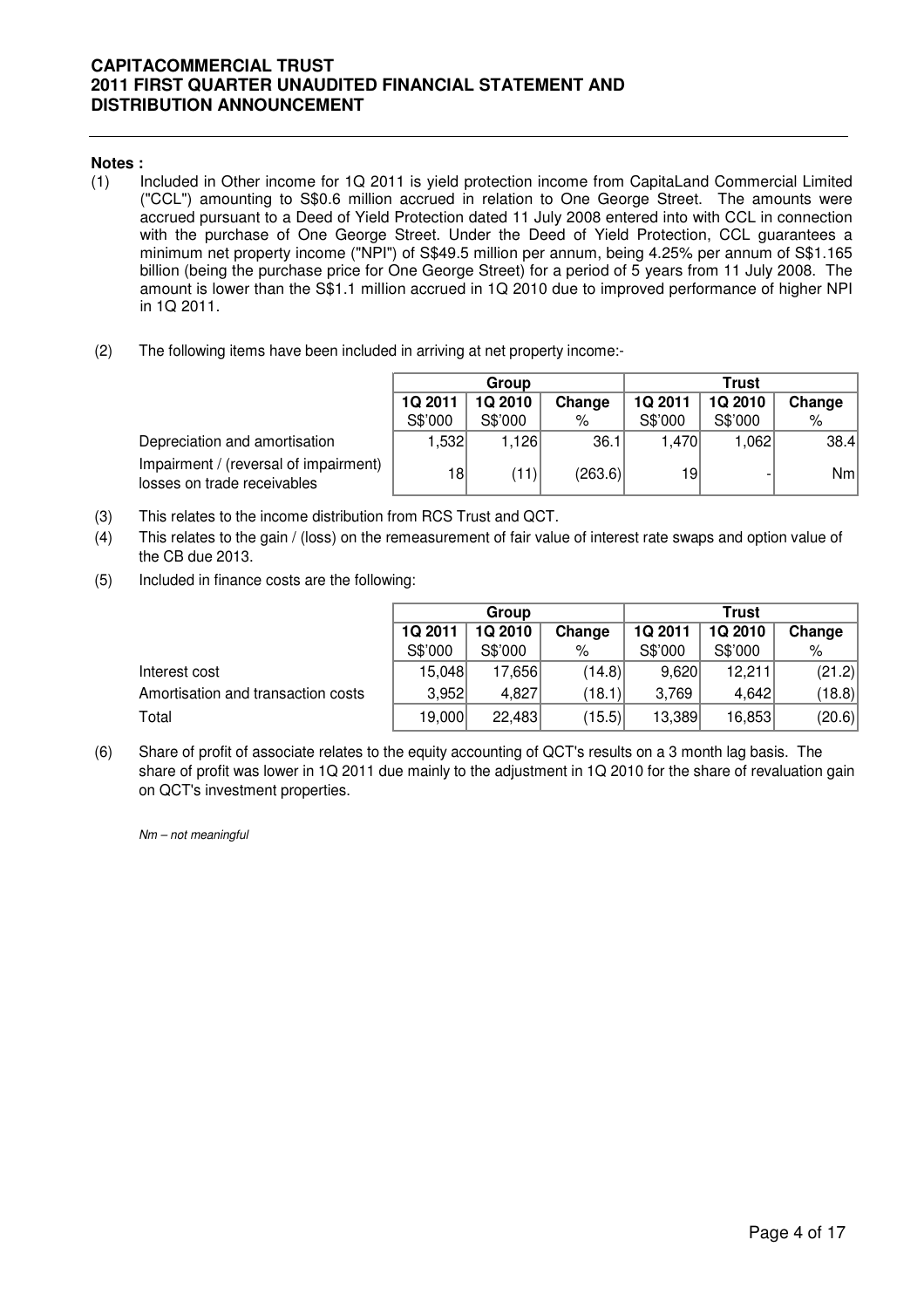- (7) million. This relates to the premium on repurchase in 1Q 2010 of the CB due 2013 with a face value of S\$15.0
- (8) Included in the net tax and other adjustments are the following:

|                                                    | Group   |         |         | <b>Trust</b> |         |         |
|----------------------------------------------------|---------|---------|---------|--------------|---------|---------|
| Non-tax deductible/(chargeable)                    | 1Q 2011 | 1Q 2010 | Change  | 1Q 2011      | 1Q 2010 | Change  |
| items:                                             | S\$'000 | S\$'000 | $\%$    | S\$'000      | S\$'000 | %       |
| Manager's management fee payable<br>in units       | 2,967   | 2,819   | 5.3     | 1,014        | 984     | 3.0     |
| Trustee's fees                                     | 182     | 182     |         | 131          | 134     | (2.2)   |
| (Gain) / Loss from remeasurement of<br>derivatives | (856)   | 403     | (312.4) | (856)        | 403     | (312.4) |
| Other items                                        | 3,602   | 2,070   | 74.0    | 2,390        | 1,090   | 119.3   |
| Net tax and other adjustments                      | 5,895   | 5,474   | 7.7     | 2,679        | 2,611   | 2.6     |

(9) This relates to RCS Trust's retention of its taxable income (CCT's 60.0% interest) for future distributions in FY 2011.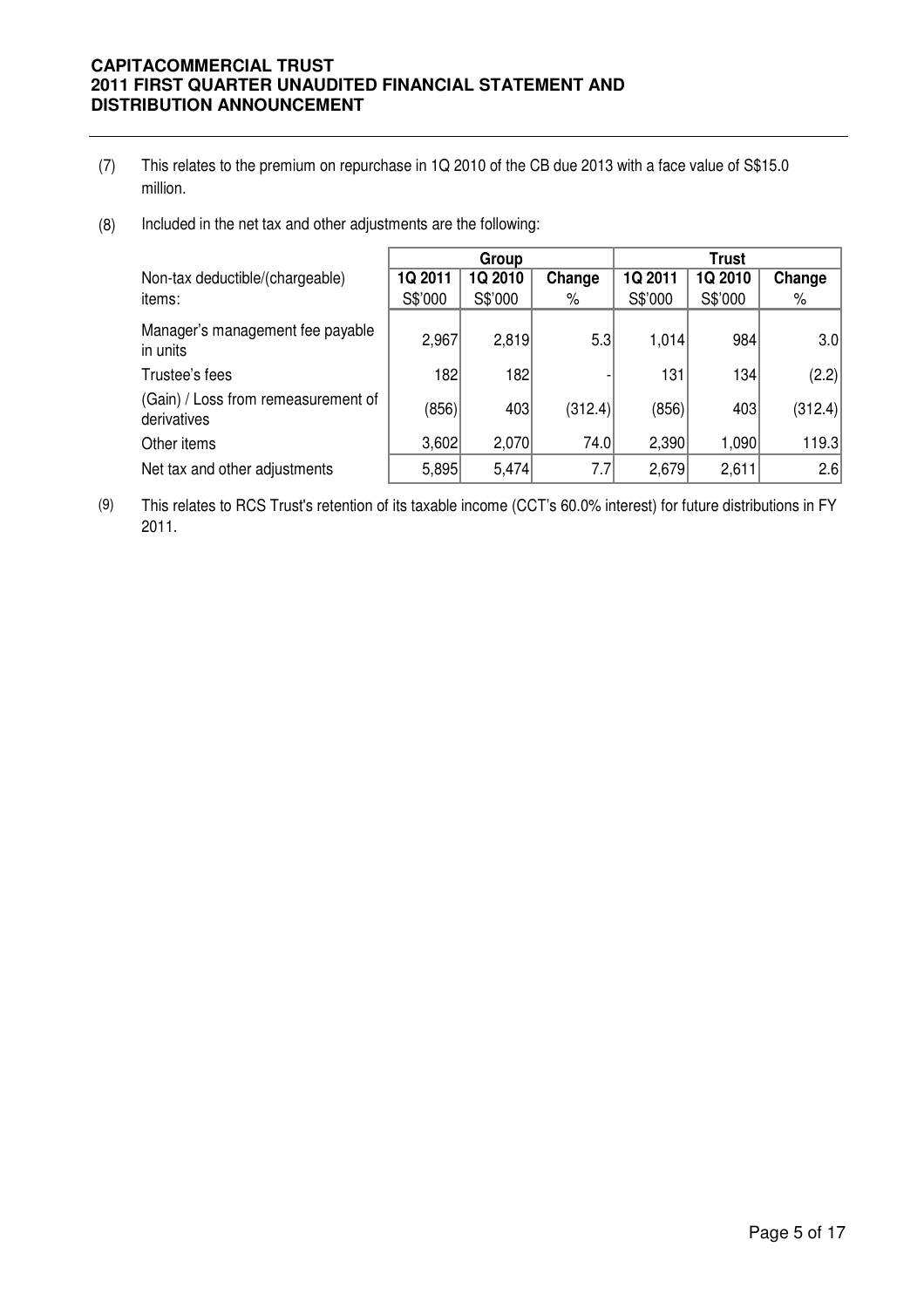# **1(b)(i) Balance Sheet as at 31 March 2011 vs 31 December 2010**

|                                          |                |                     | Group               |                | <b>Trust</b>        |                     |                |  |
|------------------------------------------|----------------|---------------------|---------------------|----------------|---------------------|---------------------|----------------|--|
|                                          | <b>Note</b>    | Mar 2011<br>S\$'000 | Dec 2010<br>S\$'000 | Change<br>$\%$ | Mar 2011<br>S\$'000 | Dec 2010<br>S\$'000 | Change<br>$\%$ |  |
| <b>Non-current assets</b>                |                |                     |                     |                |                     |                     |                |  |
| Plant and equipment                      |                | 1,256               | 795                 | 58.0           | 1,059               | 547                 | 93.6           |  |
| Investment properties                    |                | 5,478,376           | 5,475,400           | 0.1            | 3,862,430           | 3,859,600           | 0.1            |  |
| Subsidiary                               | 1              |                     |                     |                |                     |                     |                |  |
| Associate                                | $\overline{c}$ | 66,285              | 67,419              | (1.7)          | 51,479              | 51,479              |                |  |
| Joint venture                            | 3              |                     |                     |                | 818,528             | 816,590             | 0.2            |  |
| Available-for-sale unquoted investment   | $\overline{4}$ | 10,769              | 10,769              |                | 10,769              | 10,769              |                |  |
| <b>Total non-current assets</b>          |                | 5,556,686           | 5,554,383           | 0.04           | 4,744,265           | 4,738,985           | 0.11           |  |
| <b>Current assets</b>                    |                |                     |                     |                |                     |                     |                |  |
| Trade and other receivables              | 5              | 6,811               | 5,847               | 16.5           | 19,893              | 19,730              | 0.8            |  |
| Cash and cash equivalents                |                | 448,461             | 635,937             | (29.5)         | 430,893             | 619,516             | (30.4)         |  |
| <b>Total current assets</b>              |                | 455,272             | 641,784             | (29.1)         | 450,786             | 639,246             | (29.5)         |  |
| <b>Total assets</b>                      |                | 6,011,958           | 6,196,167           | (3.0)          | 5,195,051           | 5,378,231           | (3.4)          |  |
| <b>Current liabilities</b>               |                |                     |                     |                |                     |                     |                |  |
| Trade and other payables                 | 6              | 72,764              | 102,595             | (29.1)         | 50,298              | 79,566              | (36.8)         |  |
| Current portion of security deposits     |                | 17,211              | 19,177              | (10.3)         | 12,458              | 13,863              | (10.1)         |  |
| Interest-bearing liabilities             | $\overline{7}$ | 1,144,736           | 676,188             | 69.3           | 566,600             | 100,000             | 466.6          |  |
| Convertible bonds-liability component    | 8              | 184,690             | 183,055             | 0.9            | 184,690             | 183,055             | 0.9            |  |
| Convertible bonds-derivative component   | 9              | 5,922               | 5,274               | 12.3           | 5,922               | 5,274               | 12.3           |  |
| Current tax payable                      |                | 1                   | 1                   |                |                     |                     |                |  |
| <b>Total current liabilities</b>         |                | 1,425,324           | 986,290             | 44.5           | 819,968             | 381,758             | 114.8          |  |
| <b>Non-current liabilities</b>           |                |                     |                     |                |                     |                     |                |  |
| Non-current portion of security deposits |                | 30,495              | 26,805              | 13.8           | 17,836              | 14,600              | 22.2           |  |
| Interest-bearing liabilities             | 10             | 120,000             | 685,750             | (82.5)         | 120,000             | 685,750             | (82.5)         |  |
| Convertible bonds-liability component    | 11             | 203,531             | 202,328             | 0.6            | 203,531             | 202,328             | 0.6            |  |
| Fair value of financial derivatives      | 12             | 19,749              | 21,253              | (7.1)          | 19,749              | 21,253              | (7.1)          |  |
| <b>Total non-current liabilities</b>     |                | 373,775             | 936,136             | (60.1)         | 361,116             | 923,931             | (60.9)         |  |
| <b>Total liabilities</b>                 |                | 1,799,099           | 1,922,426           | (6.4)          | 1,181,084           | 1,305,689           | (9.5)          |  |
| <b>Net assets</b>                        |                | 4,212,859           | 4,273,741           | (1.4)          | 4,013,967           | 4,072,542           | (1.4)          |  |
| Unitholders' funds                       |                | 4,212,859           | 4,273,741           | (1.4)          | 4,013,967           | 4,072,542           | (1.4)          |  |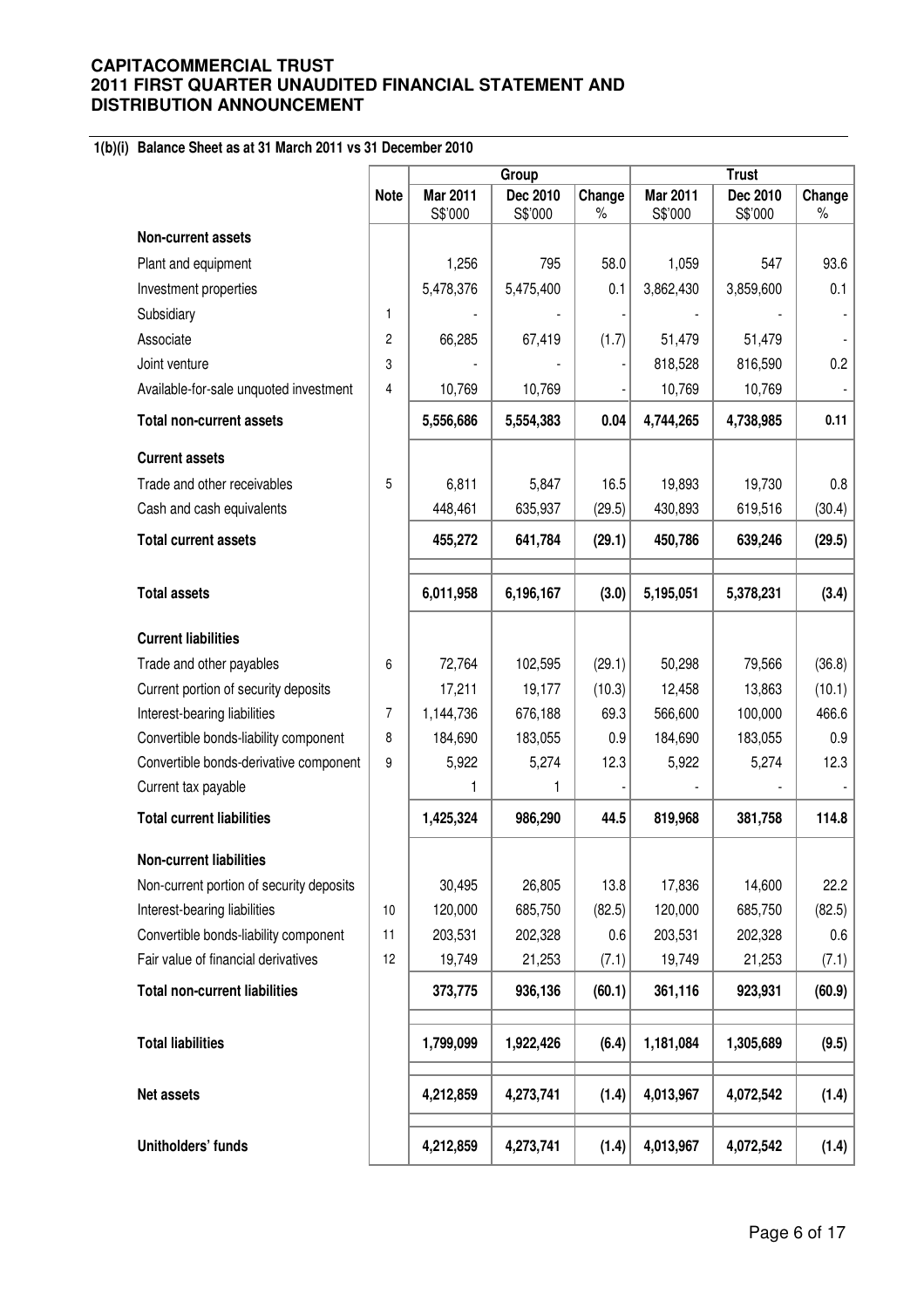#### **Notes :**

- (1) This relates to the 100.0% investment in CCT MTN Pte. Ltd. of \$1.
- (2) This relates to the 30.0% investment in QCT. QCT is a Malaysia-listed real estate investment trust focused on acquiring and investing in commercial properties in Malaysia.
- (3) This relates to the 60.0% equity interest in RCS Trust.
- (4) This relates to the investment in MCDF. MCDF is an investment fund which invests in real estate development properties primarily in Kuala Lumpur and the Klang Valley.
- (5) Included in Trade and other receivables as at March 2011 is an amount of S\$0.6 million due from CCL in relation to the income support for One George Street for the 3 months ended 31 March 2011.
- (6) The decrease in Trade and other payables was due mainly to the payment of net GST in 1Q 2011.
- (7) Movement in interest-bearing liabilities under Current liabilities was due mainly to:
	- a) Repayment of S\$100.0 million fixed rate notes in January 2011;
	- b) Secured long term borrowings of S\$570.0 million have been reclassified from Non-current liabilities to Current Liabilities; and
	- c) At Group level, RCS Trust has drawn down a further S\$3.0 million of the revolving credit facility (CCT's 60.0% interest is S\$1.8 million).
- (8) This relates to the debt portion of the outstanding S\$180.0 million CB due 2013, with the bondholders' put option exercisable on 6 May 2011, carried at amortised cost. The maturity date of the CB due 2013 is 6 May 2013.
- (9) This relates to the option value of the CB due 2013 stated at fair value through the statement of total return.
- (10) The decrease in the interest-bearing liabilities under Non-current liabilities was due to the reclassification of net amount of secured long term borrowings of S\$570.0 million from Non-current liabilities to Current liabilities.
- (11) This relates to the liability component of the S\$225.0 million CB due 2015, carried at amortised cost.
- (12) This relates to the fair value of the interest rate swaps.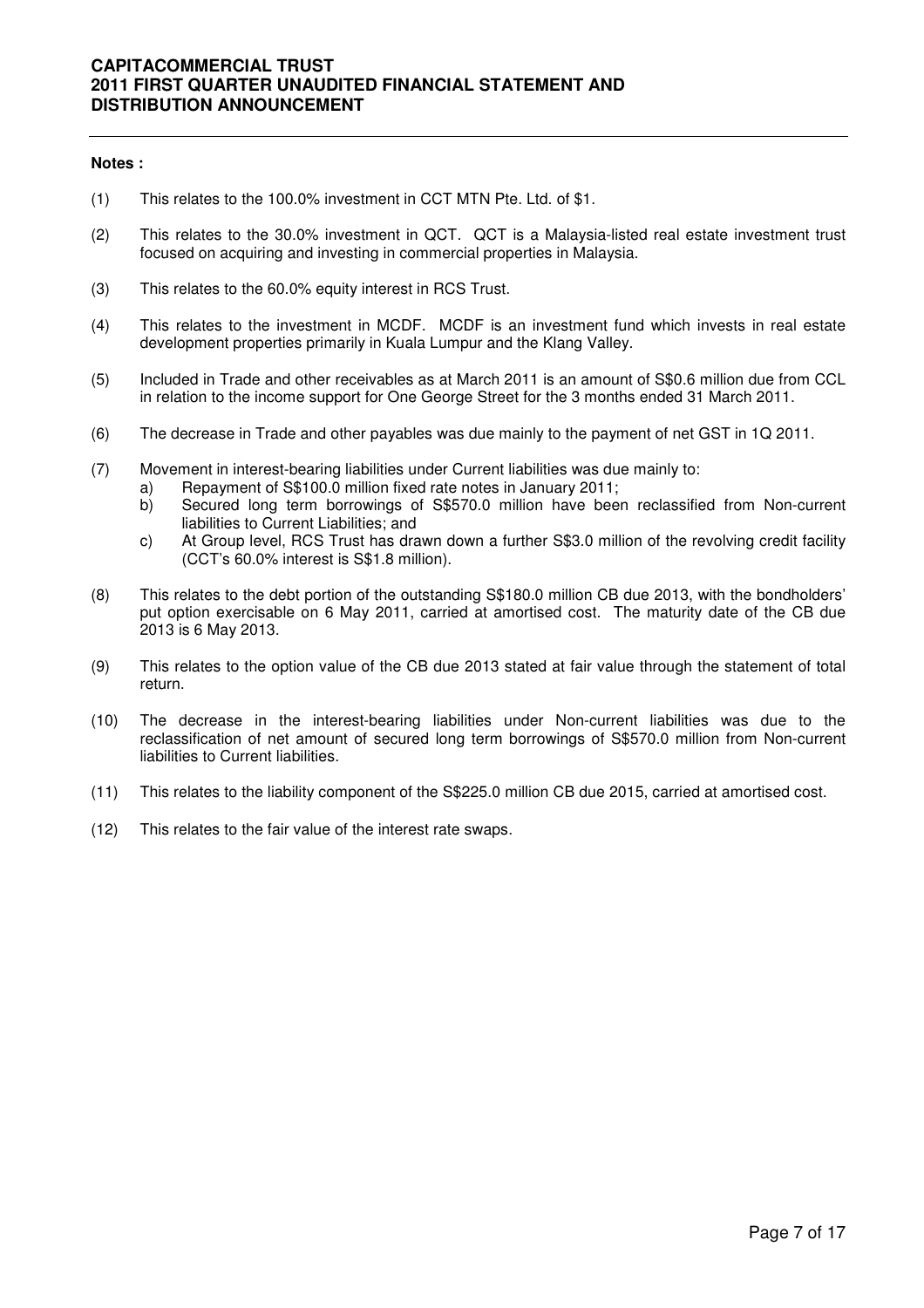### **1(b)(ii) Aggregate amount of borrowings (including debt securities)**

|                                                   |                          | Group           |         | <b>Trust</b>    |                          |         |  |
|---------------------------------------------------|--------------------------|-----------------|---------|-----------------|--------------------------|---------|--|
|                                                   | <b>Mar 2011</b>          | <b>Dec 2010</b> | Change  | <b>Mar 2011</b> | <b>Dec 2010</b>          | Change  |  |
|                                                   | S\$'000                  | S\$'000         | $\%$    | S\$'000         | S\$'000                  | $\%$    |  |
| <b>Secured borrowings</b>                         |                          |                 |         |                 |                          |         |  |
| Amount repayable after one<br>year                |                          | 570,000         | (100.0) |                 | 570,000                  | (100.0) |  |
| Less: Unamortised portion of<br>transaction costs |                          | (4,250)         | (100.0) |                 | (4,250)                  | (100.0) |  |
|                                                   | $\overline{\phantom{a}}$ | 565,750         | (100.0) | ÷,              | 565,750                  | (100.0) |  |
| Amount repayable within one<br>year               | 1,148,400                | 576,600         | 99.2    | 570,000         |                          | Nm      |  |
| Less: Unamortised portion of<br>transaction costs | (3,664)                  | (412)           | 789.3   | (3,400)         |                          | Nm      |  |
|                                                   | 1,144,736                | 576,188         | 98.7    | 566,600         | $\overline{\phantom{0}}$ | Nm      |  |
| <b>Total</b>                                      | 1,144,736                | 1,141,938       | 0.2     | 566,600         | 565,750                  | 0.2     |  |
| <b>Unsecured borrowings</b>                       |                          |                 |         |                 |                          |         |  |
| Amount repayable after one<br>year                | 327,095                  | 326,111         | 0.3     | 327,095         | 326,111                  | 0.3     |  |
| Less: Unamortised portion of<br>transaction costs | (3, 564)                 | (3,783)         | (5.8)   | (3, 564)        | (3,783)                  | (5.8)   |  |
|                                                   | 323,531                  | 322,328         | 0.4     | 323,531         | 322,328                  | 0.4     |  |
| Amount repayable within one<br>year               | 186,087                  | 284,619         | (34.6)  | 186,087         | 284,619                  | (34.6)  |  |
| Less: Unamortised portion of<br>transaction costs | (1, 397)                 | (1, 564)        | (10.7)  | (1, 397)        | (1, 564)                 | (10.7)  |  |
|                                                   | 184,690                  | 283,055         | (34.8)  | 184,690         | 283,055                  | (34.8)  |  |
| <b>Total</b>                                      | 508,221                  | 605,383         | (16.0)  | 508,221         | 605,383                  | (16.0)  |  |
| <b>Total borrowings</b>                           | 1,652,957                | 1,747,321       | (5.4)   | 1,074,821       | 1,171,133                | (8.2)   |  |

#### **Details of any collaterals**

- (1) As security for the secured term loans of S\$570.0 million, CCT has granted in favour of the lenders the following:
	- (i) a mortgage over Capital Tower;
	- (ii) an assignment of the insurance policies relating to Capital Tower;
	- (iii) an assignment of all the rights, benefit, title and interest of CCT in relation to Property Sale Agreements and Tenancy Agreements (including Net Sale Proceeds and Rental Proceeds) and the Accounts relating to Capital Tower; and
	- (iv) a fixed and floating charge over all assets in connection with Capital Tower.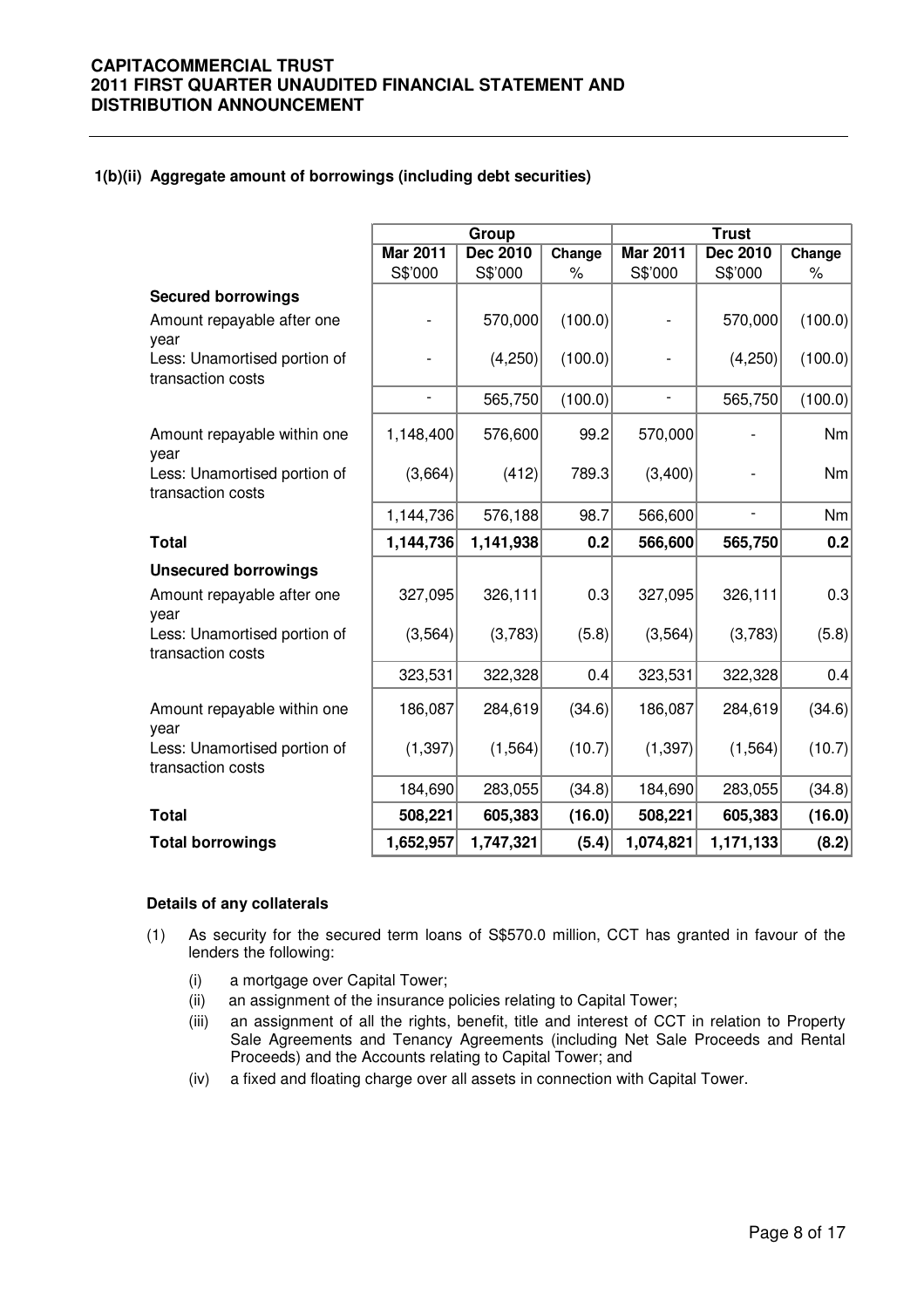- (2) As security for the secured term loans of S\$866.0 million (CCT's 60.0 % interest is S\$519.6 million) and a revolving credit facility of S\$164.0 million of which S\$98.0 million (CCT's 60.0 % interest is S\$58.8 million) has been drawn down as at 31 March 2011, RCS Trust has granted in favour of the lender the following:
	- (i) a mortgage over Raffles City which comprises Raffles City Tower, Raffles City Shopping Centre, Swissotel The Stamford, Fairmont Singapore and the Raffles City Convention Centre;
	- (ii) an assignment of the insurance policies relating to Raffles City;
	- (iii) an assignment of the agreements relating to the management of Raffles City;
	- (iv) an assignment and charge of the rental proceeds and tenancy agreements of units in Raffles City; and
	- (v) a fixed and floating charge over certain assets of RCS Trust relating to Raffles City.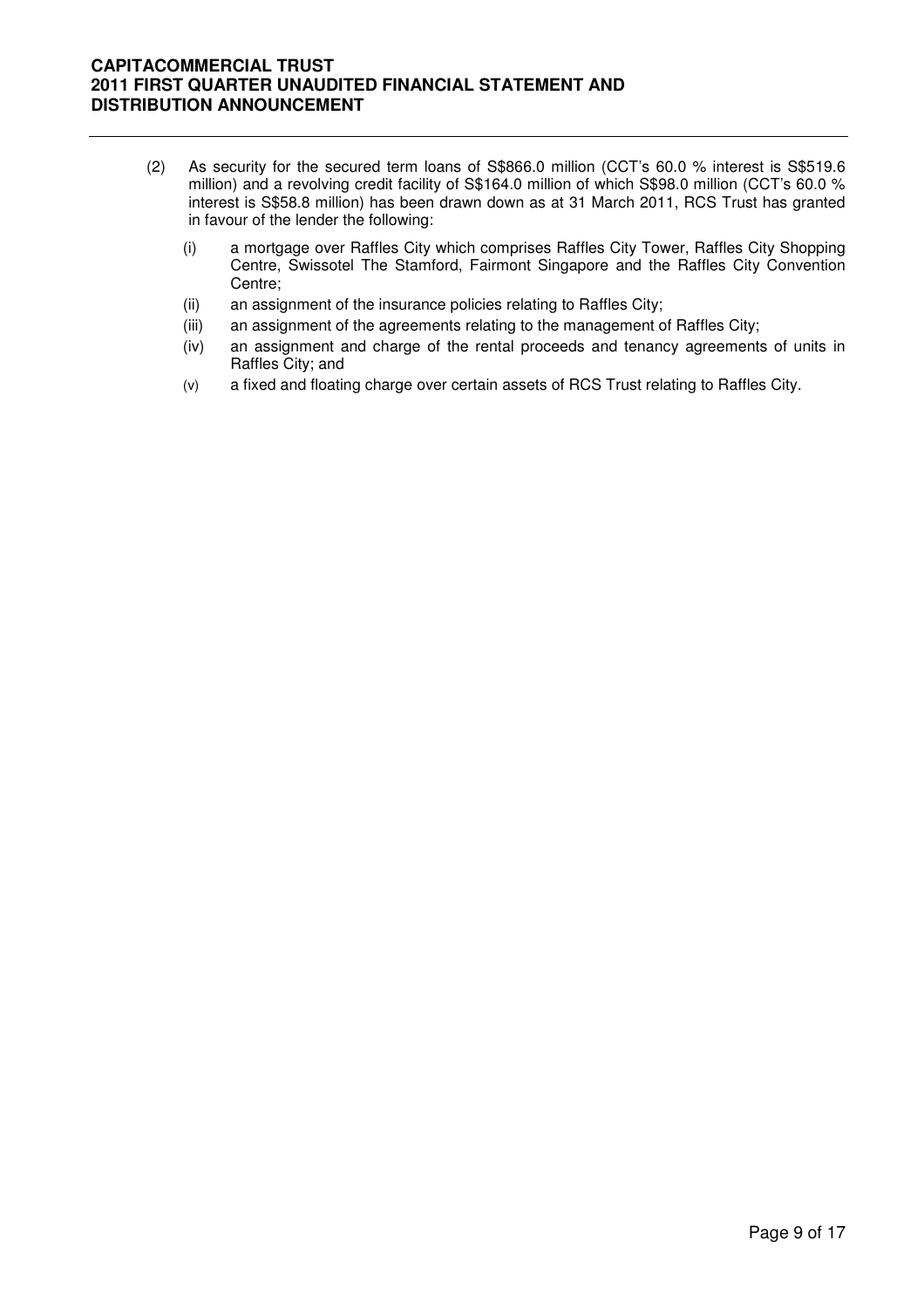**1(c)(i) Cash flow statement (1Q 2011 vs 1Q 2010)**

|                                                                   |                | Group              |                    |  |
|-------------------------------------------------------------------|----------------|--------------------|--------------------|--|
|                                                                   | <b>Note</b>    | 1Q 2011<br>S\$'000 | 1Q 2010<br>S\$'000 |  |
| <b>Operating activities</b>                                       |                |                    |                    |  |
| Total return for the period before tax                            |                | 47,302             | 48,867             |  |
| <b>Adjustments for</b>                                            |                |                    |                    |  |
| Share of profit of associate                                      |                | (1,081)            | (1, 163)           |  |
| Amortisation of lease incentives                                  |                | 1,392              | 915                |  |
| Finance costs                                                     |                | 19,000             | 22,483             |  |
| Depreciation of plant and equipment                               |                | 140                | 211                |  |
| Gain on disposal of plant and equipment                           |                | (1)                |                    |  |
| Impairment / (reversal of impairment) losses on trade receivables |                | 18                 | (11)               |  |
| Finance income                                                    |                | (354)              | (176)              |  |
| (Gain) / Loss on remeasurement of derivatives                     |                | (856)              | 403                |  |
| Premium on repurchase of convertible bonds                        |                |                    | 828                |  |
| Manager's management fees paid and payable in units               |                | 2,967              | 2,819              |  |
| Foreign exchange differences                                      |                | 201                | 235                |  |
| Operating income before working capital changes                   |                | 68,728             | 75,411             |  |
| <b>Changes in working capital</b>                                 |                |                    |                    |  |
| Trade and other receivables                                       |                | (2, 374)           | (37, 868)          |  |
| Trade and other payables                                          |                | (30, 557)          | 37,636             |  |
| Security deposits                                                 |                | 1,724              | 381                |  |
| Cash generated from operating activities                          |                | 37,521             | 75,560             |  |
| Income tax paid                                                   |                |                    | (323)              |  |
| Net cash from operating activities                                |                | 37,521             | 75,237             |  |
| <b>Investing activities</b>                                       |                |                    |                    |  |
| Capital expenditure on investment properties                      |                | (2,976)            | (1,797)            |  |
| Purchase of plant and equipment                                   |                | (601)              | (28)               |  |
| Proceeds from sale of plant and equipment                         |                | 1                  |                    |  |
| Capital redemption by available-for-sale unquoted investment      |                |                    | 1,257              |  |
| Distributions from associate                                      |                | 1,842              | 1,704              |  |
| Interest received                                                 |                | 354                | 180                |  |
| Net cash (used in) / from investing activities                    |                | (1, 380)           | 1,316              |  |
| <b>Financing activities</b>                                       |                |                    |                    |  |
| Interest paid                                                     |                | (14, 381)          | (18, 703)          |  |
| Payment of borrowing transaction costs                            |                | (80)               |                    |  |
| Distribution to unitholders                                       |                | (110, 956)         | (104, 959)         |  |
| Repurchase of convertible bonds                                   |                |                    | (15, 619)          |  |
| Repayment of interest-bearing liabilities                         | 1              | (100,000)          | (150,000)          |  |
| Proceeds from interest-bearing liabilities                        | $\overline{c}$ | 1,800              | 73,000             |  |
| Net cash used in financing activities                             |                | (223, 617)         | (216, 281)         |  |
| Net decrease in cash and cash equivalents                         |                | (187, 476)         | (139, 728)         |  |
| Cash and cash equivalents at beginning of period                  |                | 635,937            | 312,458            |  |
| Cash and cash equivalents at end of period                        |                | 448,461            | 172,730            |  |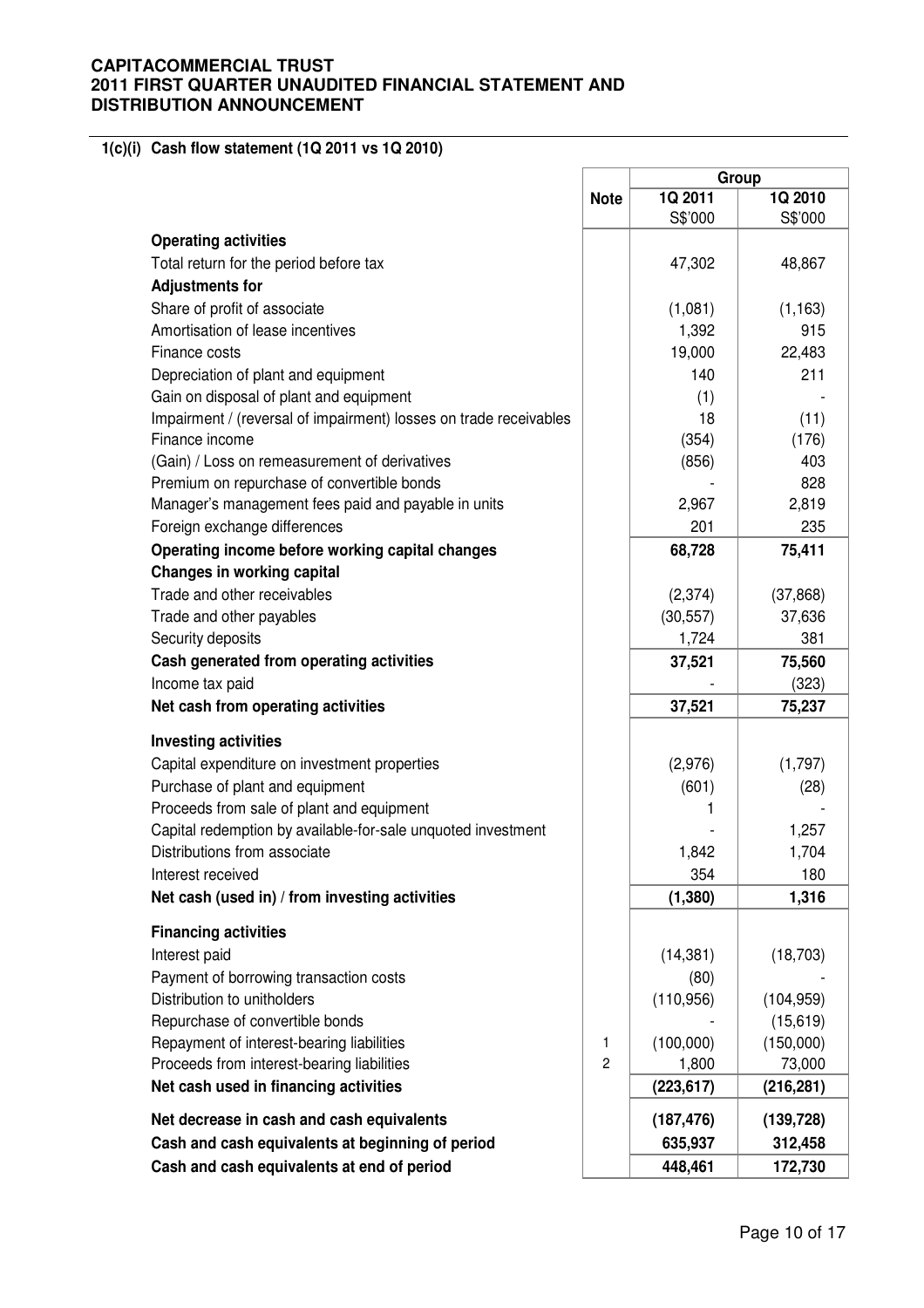#### **Notes:**

- (1) This relates to the repayment of S\$100.0 million fixed rate notes in January 2011.
- (2) This relates to the draw down in 1Q 2011 of S\$1.8 million (CCT's 60.0% share) from the revolving credit facility for RCS Trust.

### **1(d)(i) Statement of changes in unitholders' funds (1Q 2011 vs 1Q 2010)**

|                                                                                | Group      |            | <b>Trust</b> |            |  |
|--------------------------------------------------------------------------------|------------|------------|--------------|------------|--|
|                                                                                | 1Q 2011    | 1Q 2010    | 1Q 2011      | 1Q 2010    |  |
|                                                                                | S\$'000    | S\$'000    | S\$'000      | S\$'000    |  |
| Net assets at beginning of period                                              | 4,273,741  | 3,956,409  | 4,072,542    | 3,814,285  |  |
| <b>Operations</b>                                                              |            |            |              |            |  |
| Net increase in net assets resulting from<br>operations                        | 47,302     | 48,862     | 49,438       | 51,725     |  |
| Unitholders' transactions                                                      |            |            |              |            |  |
| Creation of new units:                                                         |            |            |              |            |  |
| - Manager's management fee paid in Units                                       | 2,943      | 2,873      | 2,943        | 2,873      |  |
| Distributions to unitholders                                                   | (110, 956) | (104, 959) | (110, 956)   | (104, 959) |  |
| Net decrease in net assets resulting from<br>unitholders' transactions         | (108, 013) | (102,086)  | (108, 013)   | (102,086)  |  |
| <b>Movement in reserves</b>                                                    |            |            |              |            |  |
| <b>Translation reserves</b>                                                    | (171)      | 988        |              |            |  |
| Net (decrease) / increase in net assets<br>resulting from movement in reserves | (171)      | 988        |              |            |  |
| Total decrease in net assets                                                   | (60, 882)  | (52, 236)  | (58, 575)    | (50, 361)  |  |
| Net assets at end of period                                                    | 4,212,859  | 3,904,173  | 4,013,967    | 3,763,924  |  |

#### **Convertible Bonds**

CCT has the following Convertible Bonds which remained outstanding as at 31 March 2011:

| <b>Principal Amount Outstanding</b>                 | <b>Maturity Date</b> | <b>Put Date</b> | <b>Conversion Price</b><br>per Unit as at<br>31 March 2011 |
|-----------------------------------------------------|----------------------|-----------------|------------------------------------------------------------|
| <b>CB due 2013</b><br>\$180.0 million 2.0 per cent. | 6 May 2013           | 6 May 2011      | 1.7778                                                     |
| CB due 2015<br>S\$225.0 million 2.7 per cent.       | 21 April 2015        | N.A.            | 1.3168                                                     |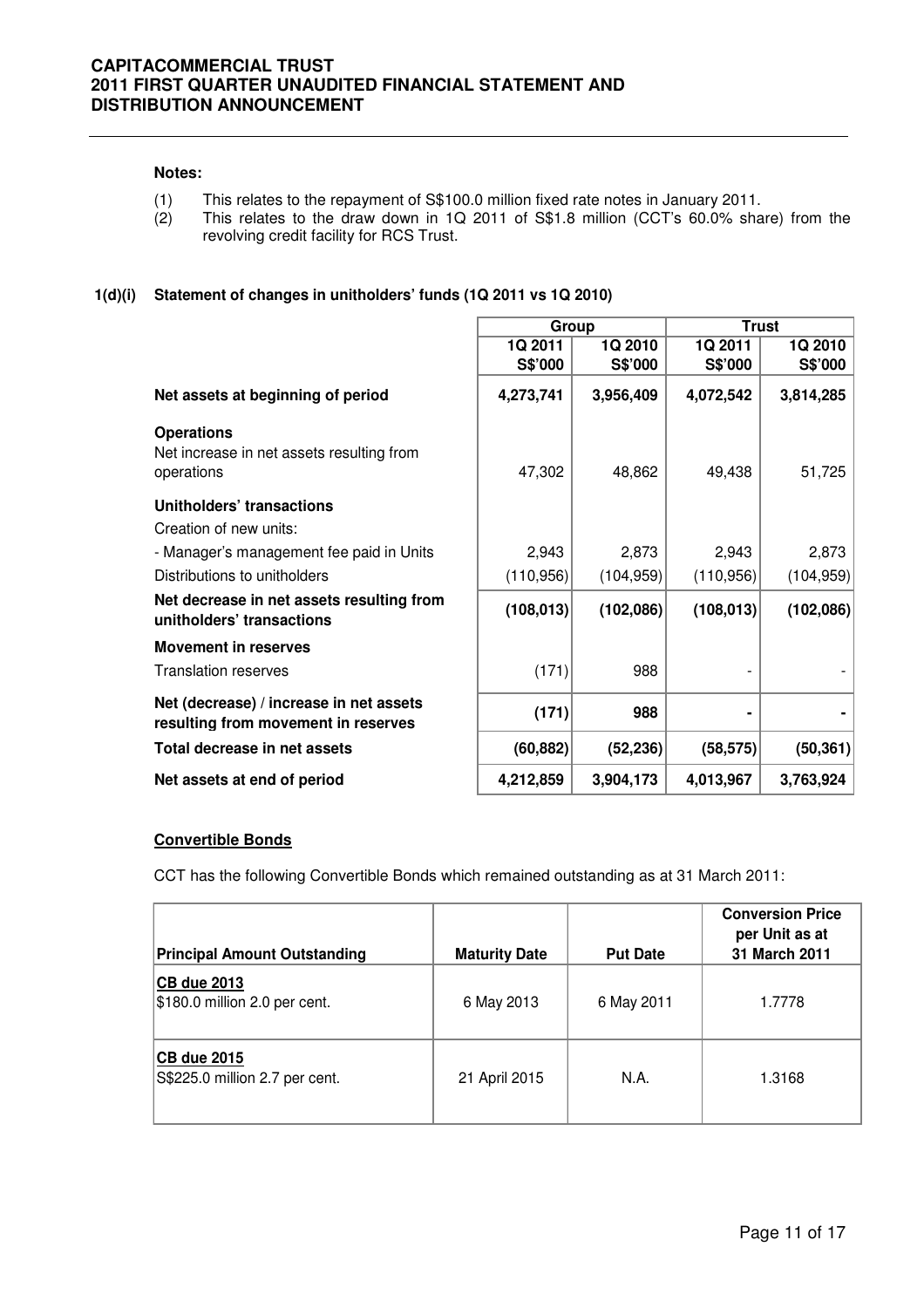The CB due 2013 has been classified as current liabilities as a result of bondholders' put option exercisable on 6 May 2011 at a put price of 106.15%. The final maturity date of the CB due 2013 is 6 May 2013.

There has been no conversion of any of the above Convertible Bonds since the dates of their issues.

Assuming all the Convertible Bonds are fully converted based on the conversion price, the number of new units to be issued would be 272,177,506, representing 9.6% of the total number of CCT units in issue as at 31 March 2011 (2,825,291,611 Units). This is against 193,471,033 Units (CB due 2013 at the conversion price of S\$1.8349 per unit as at 31 March 2010), representing 6.9 % of the number of CCT units in issue as at 31 March 2010 (2,816,403,677 Units).

### **1(e)(i) Details of any change in the units (1Q 2011 vs 1Q 2010)**

|                                                                                                                           | <b>Group and Trust</b> |                  |  |
|---------------------------------------------------------------------------------------------------------------------------|------------------------|------------------|--|
|                                                                                                                           | 1Q 2011<br>Units       | 1Q 2010<br>Units |  |
| Units in issue as at beginning of period                                                                                  | 2,823,308,500          | 2,813,915,220    |  |
| Issue of new Units:                                                                                                       |                        |                  |  |
| - in settlement of the manager's management fee in relation<br>to CCT's 60.0 % interest in Raffles City through RCS Trust | 1,305,717              | 1,611,611        |  |
| - in settlement of the manager's management fees in<br>relation to Wilkie Edge and One George Street                      | 677,394                | 876.846          |  |
| Units in issue as at end of period                                                                                        | 2,825,291,611          | 2,816,403,677    |  |

**2 Whether the figures have been audited, or reviewed and in accordance with which standard (e.g. The Singapore Standard on Auditing 910 (Engagement to Review Financial Statements), or an equivalent standard)** 

The figures have not been audited nor reviewed by our auditors.

#### **3 Where the figures have been audited or reviewed, the auditor's report (including any qualifications or emphasis of matter)**

Not applicable.

**4 Whether the same accounting policies and methods of computation as in the issuer's most recent audited annual financial statements have been complied** 

The accounting policies and methods of computation applied in the financial statements for the current reporting period are consistent with the audited financial statements for the year ended 31 December 2010.

**5 If there are any changes in the accounting policies and methods of computation, including any required by an accounting standard, what has changed, as well as the reasons for, and the effect of, the change** 

Nil.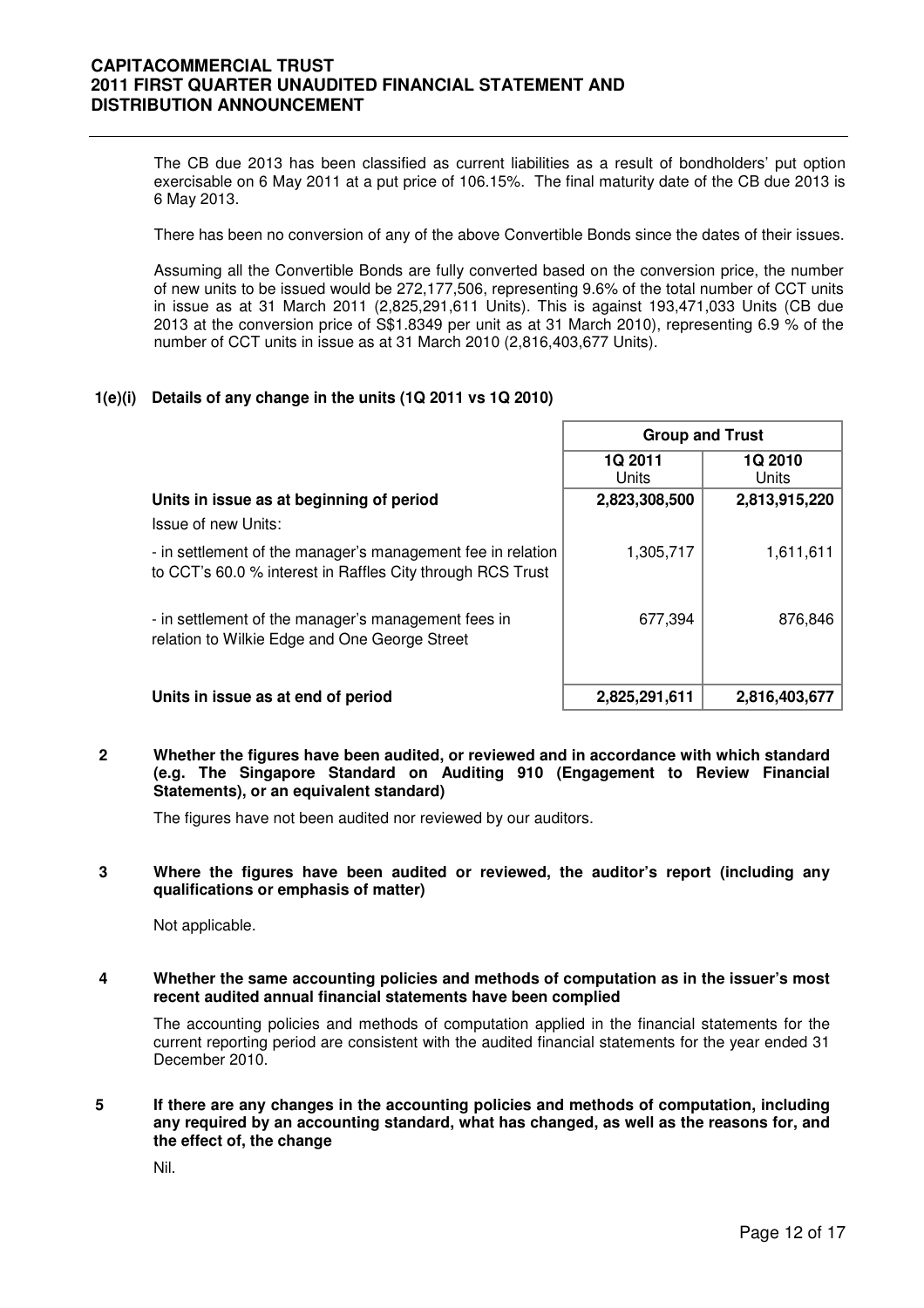#### **6 Earnings per unit ("EPU") and distribution per unit ("DPU") for the financial period**

#### **EPU (1Q 2011 vs 1Q 2010)**

|                                                                              | Group             |                    | <b>Trust</b>  |               |
|------------------------------------------------------------------------------|-------------------|--------------------|---------------|---------------|
|                                                                              | 1Q 2011           | 1Q 2010            | 1Q 2011       | 1Q 2010       |
| <b>Basic EPU</b><br>Weighted average number of Units<br>in issue             | 2,824,630,574     | 2,815,518,892      | 2,824,630,574 | 2,815,518,892 |
| Based on weighted average number<br>of Units in issue 1                      | 1.67c             | 1.74c              | 1.75c         | 1.84¢         |
| <b>Diluted EPU</b><br>Weighted average number of Units<br>in issue (diluted) | 2,824,630,574     | 2,815,518,892      | 2,824,630,574 | 2,815,518,892 |
| Based on weighted average number<br>of Units in issue (diluted) <sup>2</sup> | 1.67 <sub>¢</sub> | 1.74 <sub>CD</sub> | 1.75c         | 1.84¢         |

#### **Notes:**

- (1) In computing the basic EPU, total return for the period after tax and the weighted average number of Units at the end of the period are used.
- (2) In computing the diluted EPU, the total return for the period after tax and the weighted average number of Units at the end of the period are adjusted for the effects of all dilutive potential Units arising from the assumed conversion of the Convertible Bonds to Units. For the quarters ended 31 March 2011 and 31 March 2010, the Convertible Bonds were anti-dilutive and were excluded from the calculation of diluted EPU.

#### **Distribution per unit ("DPU")**

In computing the DPU, the number of Units as at the end of each period is used for the computation. The DPU for the Group and Trust are the same.

| Number of Units in issue as at end of period                   | 2,825,291,611 | 2,816,403,677 |
|----------------------------------------------------------------|---------------|---------------|
| <b>DPU</b>                                                     |               |               |
| Based on the number of Units in issue at the end of the period | 1.84¢         | 1.93¢         |
|                                                                |               |               |

Г

#### N**ote:**

(1) DPU is computed on the basis that none of the outstanding S\$180.0 million CB due 2013 and S\$225.0 million CB due 2015 is converted into Units. Accordingly, the actual quantum of DPU may differ if any of the outstanding CB due 2013 and CB due 2015 is converted into Units.

**1Q 2011 1Q 2010**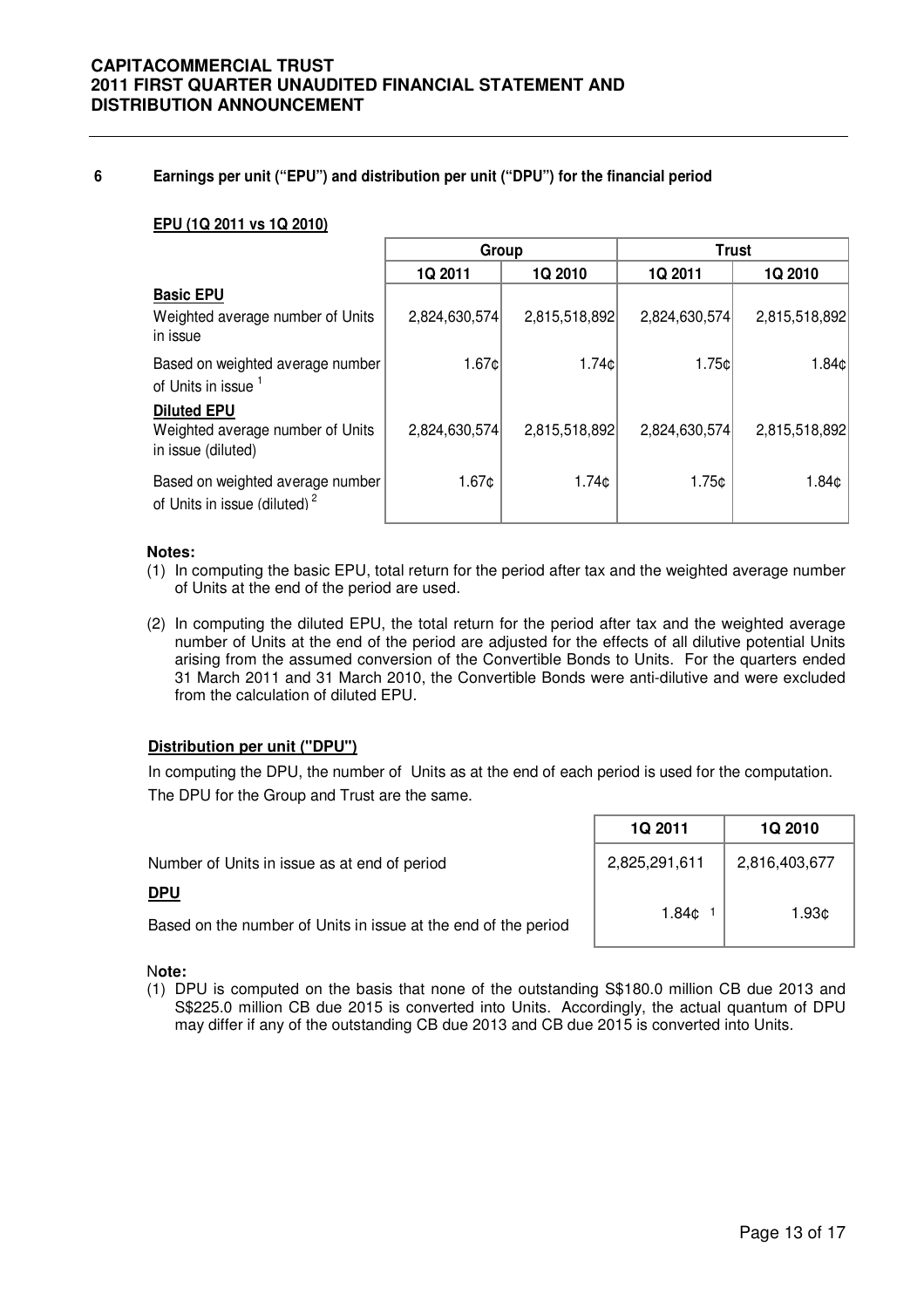**7(a) Net asset value ("NAV") backing per Unit based on Units in issue at the end of the period.**

|                                                                                        |             | Group         |               | <b>Trust</b>  |               |
|----------------------------------------------------------------------------------------|-------------|---------------|---------------|---------------|---------------|
|                                                                                        | <b>Note</b> | 31-Mar-11     | 31-Dec-10     | 31-Mar-11     | 31-Dec-10     |
| Number of Units in issue at end of<br>period                                           |             | 2,825,291,611 | 2,823,308,500 | 2,825,291,611 | 2,823,308,500 |
| NAV (S\$'000)                                                                          |             | 4,212,859     | 4,273,741     | 4,013,967     | 4,072,542     |
| <b>NAV per Unit</b>                                                                    |             | \$1.49        | \$1.51        | \$1.42        | \$1.44        |
| <b>Adjusted NAV per Unit (excluding</b><br>the distributable income to<br>unitholders) |             | \$1.47        | \$1.47        | \$1.40        | \$1.40        |

#### **Note:**

(1) NAV per Unit was computed based on net asset value over the number of Units in issue at end of the period.

### **8 Review of performance**

|                                                | Group    |           |
|------------------------------------------------|----------|-----------|
|                                                | 1Q 2011  | 1Q 2010   |
|                                                | S\$'000  | S\$'000   |
| <b>Statement of Total Return</b>               |          |           |
| Gross revenue                                  | 91,015   | 101,836   |
| Property operating expenses                    | (21,094) | (24, 258) |
| Net property income                            | 69,921   | 77,578    |
| Finance income                                 | 354      | 176       |
| Gain / (Loss) on remeasurement of derivatives  | 856      | (403)     |
| Manager's management fees:                     |          |           |
| - Base fees                                    | (2,069)  | (2,034)   |
| - Performance fees                             | (2,746)  | (2,910)   |
| Trust expenses                                 | (1,095)  | (1, 392)  |
| Finance costs                                  | (19,000) | (22, 483) |
| Net income before share of profit of associate | 46,221   | 48,532    |
| Share of profit of associate                   | 1,081    | 1,163     |
| Net income                                     | 47,302   | 49,695    |
| Premium on repurchase of convertible bonds     |          | (828)     |
| Total return for the period before tax         | 47,302   | 48,867    |
| Income tax                                     |          | (5)       |
| Total return for the period after tax          | 47,302   | 48,862    |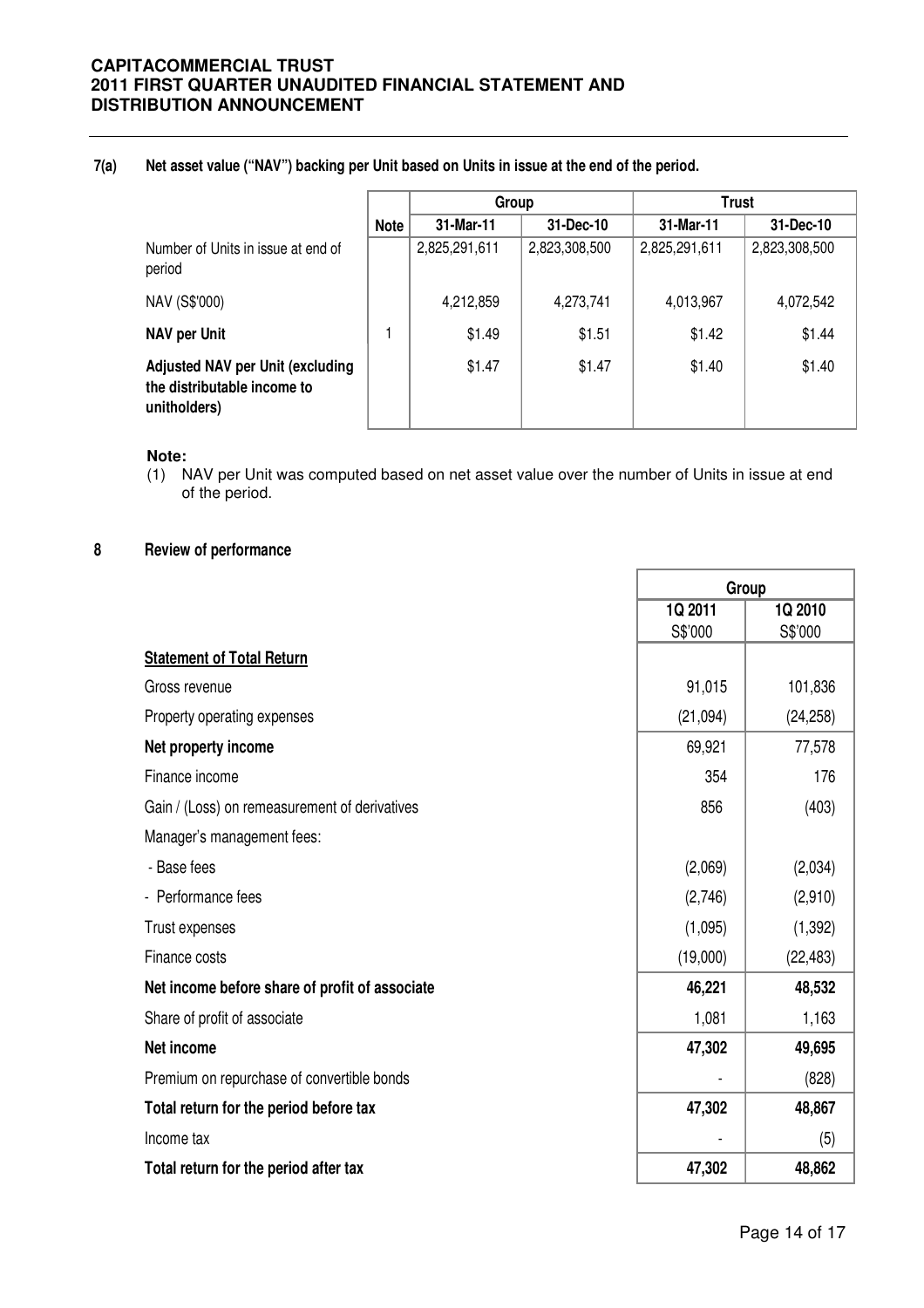|                                                  | Group             |                   |
|--------------------------------------------------|-------------------|-------------------|
|                                                  | 1Q 2011           | 1Q 2010           |
|                                                  | S\$'000           | S\$'000           |
| <b>Distribution Statement</b>                    |                   |                   |
| Total return for the period before tax           | 47,302            | 48,867            |
| Net tax and other adjustments                    | 5,895             | 5,474             |
| Distribution income retained by joint venture    | (1,080)           |                   |
| Income available for distribution to unitholders | 52,117            | 54,341            |
| Distributable income to unitholders              | 52,117            | 54,341            |
| <b>DPU</b>                                       |                   |                   |
| For the period                                   | 1.84 <sub>¢</sub> | 1.93 <sub>¢</sub> |
| Annualised                                       | 7.46¢             | 7.83¢             |

#### **Review of performance 1Q 2011 vs 1Q 2010**

 Gross revenue of S\$91.0 million for 1Q 2011 was lower than that for 1Q 2010 by S\$10.8 million or 10.6%. The decrease was mainly due to loss in rental income resulting from sales of Robinson Point and Starhub Centre with legal completion dates on 19 April 2010 and 16 September 2010 respectively and also lower revenue from Six Battery Road arising from the lower occupancy due to asset enhancement works and lower rental rates from the rent review of a major tenant. However, the drop in total revenue was mitigated by positive rent reversions and/or higher occupancies from most of the remaining properties.

Property operating expenses of S\$21.1 million for 1Q 2011 were lower than that for 1Q 2010 by S\$3.2 million or 13.0%. The decrease in expenses was mainly due to the sales of Robinson Point and Starhub Centre and also lower property tax and other operating expenses incurred.

Trust expenses of S\$1.1 million for 1Q 2011 were lower than that for 1Q 2010 by S\$0.3 million or 21.4%. This was mainly due to lower unitholders expenses incurred.

Finance costs of S\$19.0 million for 1Q 2011 were lower than that for 1Q 2010 by S\$3.5 million or 15.5% due to decrease in borrowings.

#### **9 Variance from Previous Forecast / Prospect Statement**

CCT has not disclosed any forecast to the market**.**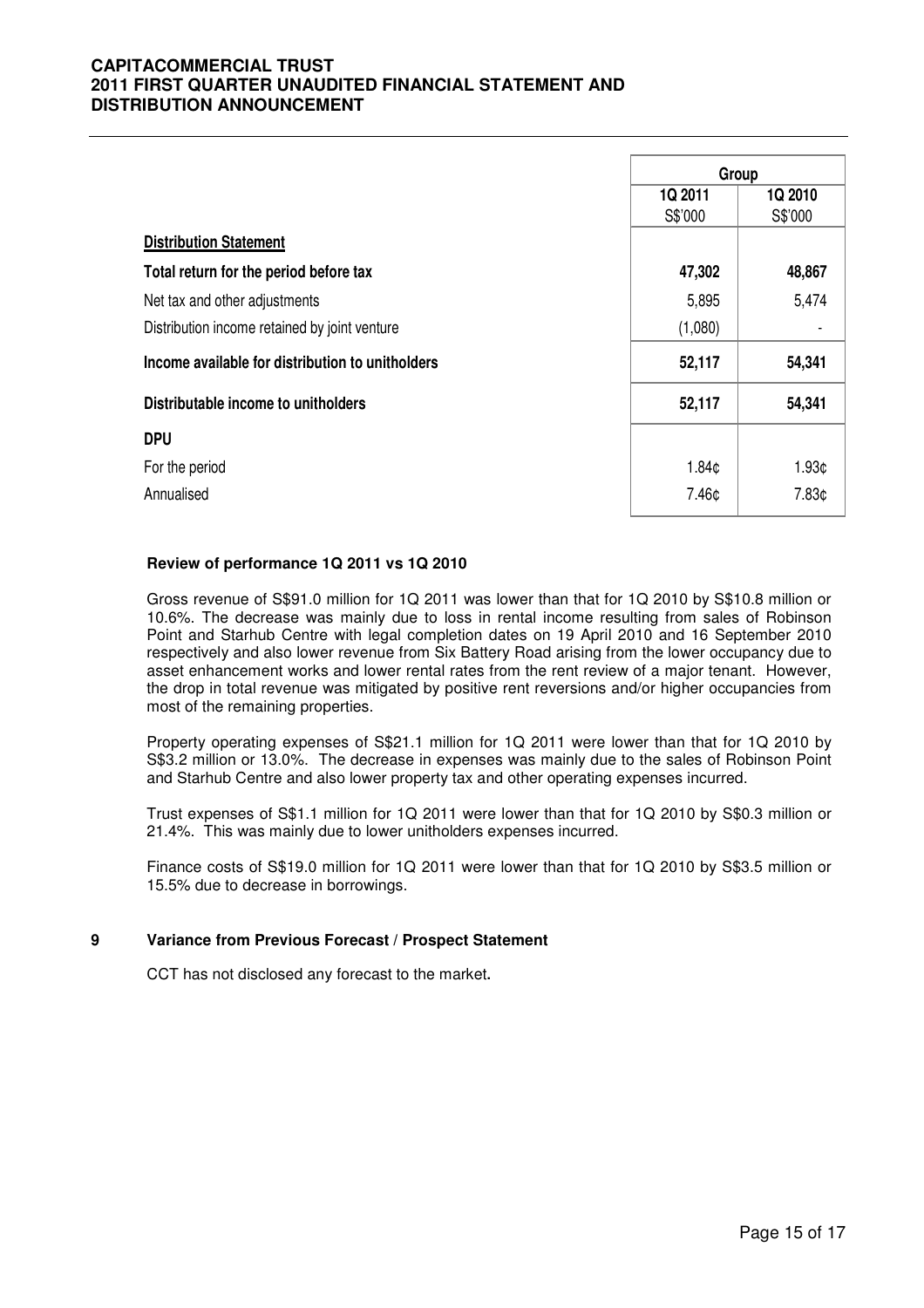#### **10 Commentary on the competitive conditions of the industry in which the group operates and any known factors or events that may affect the group in the next reporting period and the next 12 months**

The Singapore economy continued to grow at a healthy pace in the first quarter of 2011. Based on advanced estimates released by the Ministry of Trade and Industry, the economy expanded by 8.5 per cent on a year-on-year basis, compared with 12.0 per cent in the previous quarter.

The Singapore office rental market in the central business district (CBD) became more stable in 1Q 2011. This followed a sharp upward market adjustments in 2010 when significant expansion space was taken up. The average prime office rents was at \$8.60 per square foot per month with Grade A office rents averaging \$10.30 per square foot per month. This represents an increase of 3.6% and 4.0% respectively, quarter on quarter from 4Q 2010.

On the other hand, occupancy rate in the CBD area dipped from 95.3% in 4Q 2010 to 94.4% in 1Q 2011, as two major developments obtained their temporary occupancy permit in 1Q 2011. Grade A office occupancy rates dropped to 95.2% in 1Q 2011 from 97.3% in 4Q 2010. Consequently, Grade A take-up was 1.03 million square feet in 1Q 2011, largely due to the contributions from the high occupancy levels of the two new developments. An estimated 1.7 million square feet will be completed in the remaining 2011, of which an estimated 40.0% of this supply has been precommitted. As a result, vacancy may rise in late 2011 and could moderate rental growth in 2011.

Investment sales of office properties remained brisk in 1Q 2011. Transactions were dominated primarily with owner-occupier deals and also purchases by private equity funds, some of the latter of which were for redevelopment purposes.

#### **Outlook for 2011**

The office leasing market momentum moderated following the frenetic pace in 2010. Office space take-up continued to be strong but additional office space is expected to come onto the market in late 2011 when major occupiers relocate to new premises. As a result, vacancy rates may increase, and moderate rental growth in 2011. Given that Singapore's GDP is forecasted to grow 4.0% to 6.0%, office space demand may continue to increase, as companies increase headcounts to cater for their expansion, albeit at a slower pace compared to 2010.

The Manager will continue to focus on portfolio reconstitution. Six Battery Road's asset enhancement initiative (AEI) is on track. Phase one was completed in end March 2011. During the AEI, the occupancy rate of the building will be affected. The upgraded space has achieved strong precommitted leases. The Manager believes that the AEI will enhance this building's specifications as a Grade A office building, on top of its strategic location.

The Manager is also evaluating its plan to redevelop Market Street Car Park into a Grade A office tower in anticipation of the projected limited office supply in the CBD in 2014 and 2015. We are awaiting certain approvals for the proposed redevelopment from the authorities.